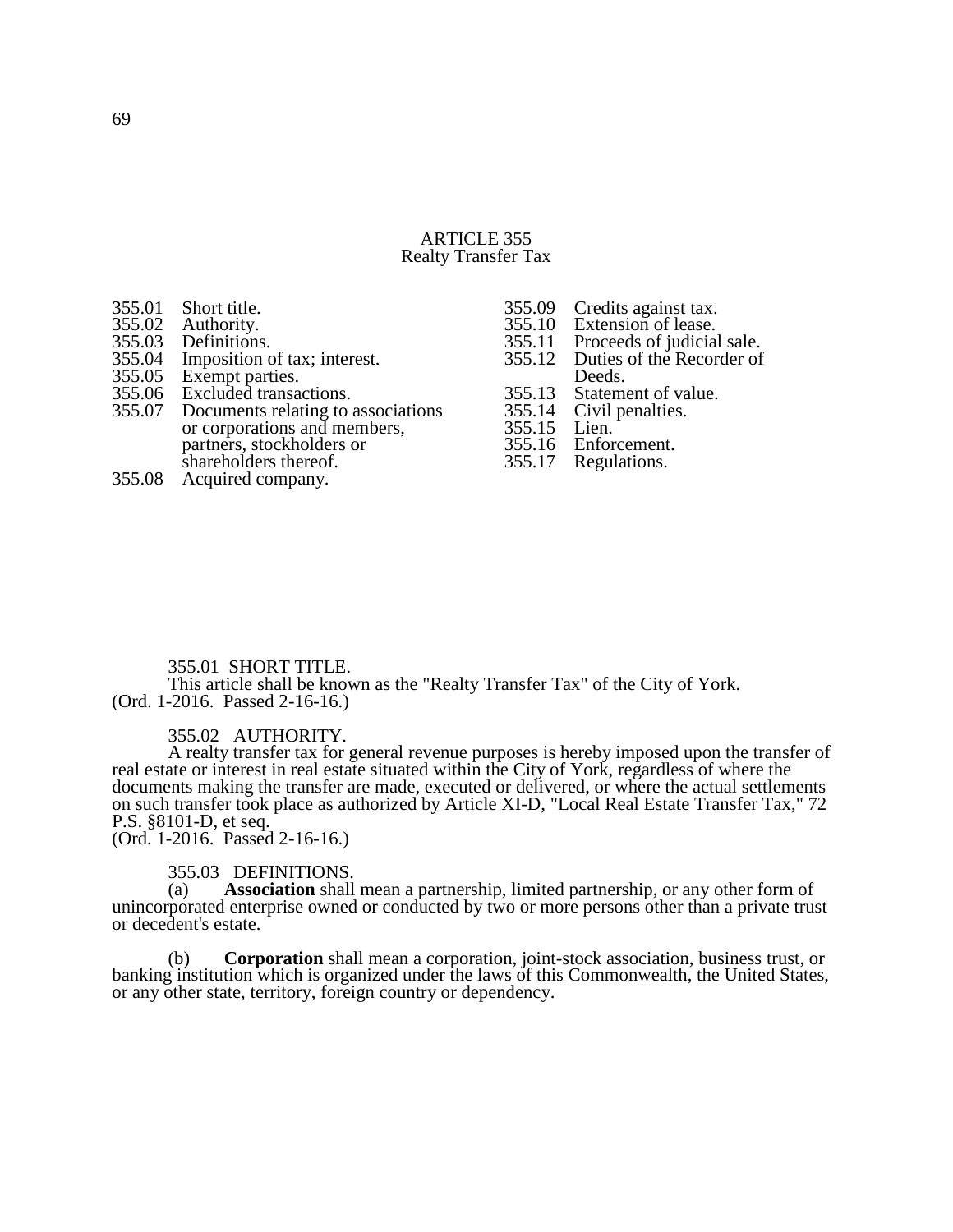(c) **Document** shall mean any deed, instrument or writing which conveys, transfers, demises, vests, confirms or evidences any transfer or demise of title to real estate, but does not include wills, mortgages, deeds of trust or other instruments of like character given as security for a debt and deeds of release thereof to the debtor, land contracts whereby the legal title does not pass to the grantee until the total consideration specified in the contract has been paid or any cancellation thereof unless the consideration is payable over a period of time exceeding thirty (30) years, or instruments which solely grant, vest or confirm a public utility easement. This shall also include a declaration of acquisition required to be presented for recording under Section 355.08 of this article.

(d) **Family Farm Corporation** shall mean a corporation of which at least seventyfive percent (75%) of its assets are devoted to the business of agriculture and at least seventy-five percent (75%) of each class of stock of the corporation is continuously owned by members of the same family. The business or agriculture shall not be deemed to include:<br>(1) Recreational activities such as, but not limited to, l

- Recreational activities such as, but not limited to, hunting, fishing, camping, skiing, show competition or racing;
- (2) The raising, breeding or training of game animals or game birds, fish, cats, dogs or pets or animals intended for use in sporting or recreational activities;
- (3) Fur farming;
- $(4)$  Stockyard and slaughterhouse operations;<br> $(5)$  Manufacturing or processing operations of
- Manufacturing or processing operations of any kind.

(e) **Members of the same family** shall mean any individual, such individual's brothers and sisters, the brothers and sisters of such individual's parents and grandparents, the ancestors and lineal descendants of any of the foregoing, a spouse of any of the foregoing, and the estate of any of the foregoing. Individuals related by the half-blood or legal adoption shall be treated as if they were related by the whole-blood.

(f) **Person** shall mean every natural person, association, or corporation. Whenever used in any clause prescribing and imposing a fine or imprisonment, or both. The term "person" as applied to associations, shall include the responsible members or general partners thereof, and as applied to corporations, the officers thereof.

- (g) **Real estate** shall mean:
	- (1) All lands, tenements or hereditaments within this City, including without limitation buildings, structures, fixtures, mines, minerals, oil, gas, quarries, spaces with or without upper or lower boundaries, trees, and other improvements, immovables or interests which by custom, usage or law pass with a conveyance or land, but excluding permanently attached machinery and equipment in an industrial plant.
	- (2) A condominium unit.<br>
	(3) A tenant-stockholder's
	- (3) A tenant-stockholder's interest in a cooperative housing corporation, trust or association under a proprietary lease or occupancy agreement.

(h) **Real estate company** shall mean a corporation or association which is primarily engaged in the business of holding, selling or leasing real estate, ninety percent (90%) or more of the ownership interest in which is held by thirty-five (35) or fewer persons and which: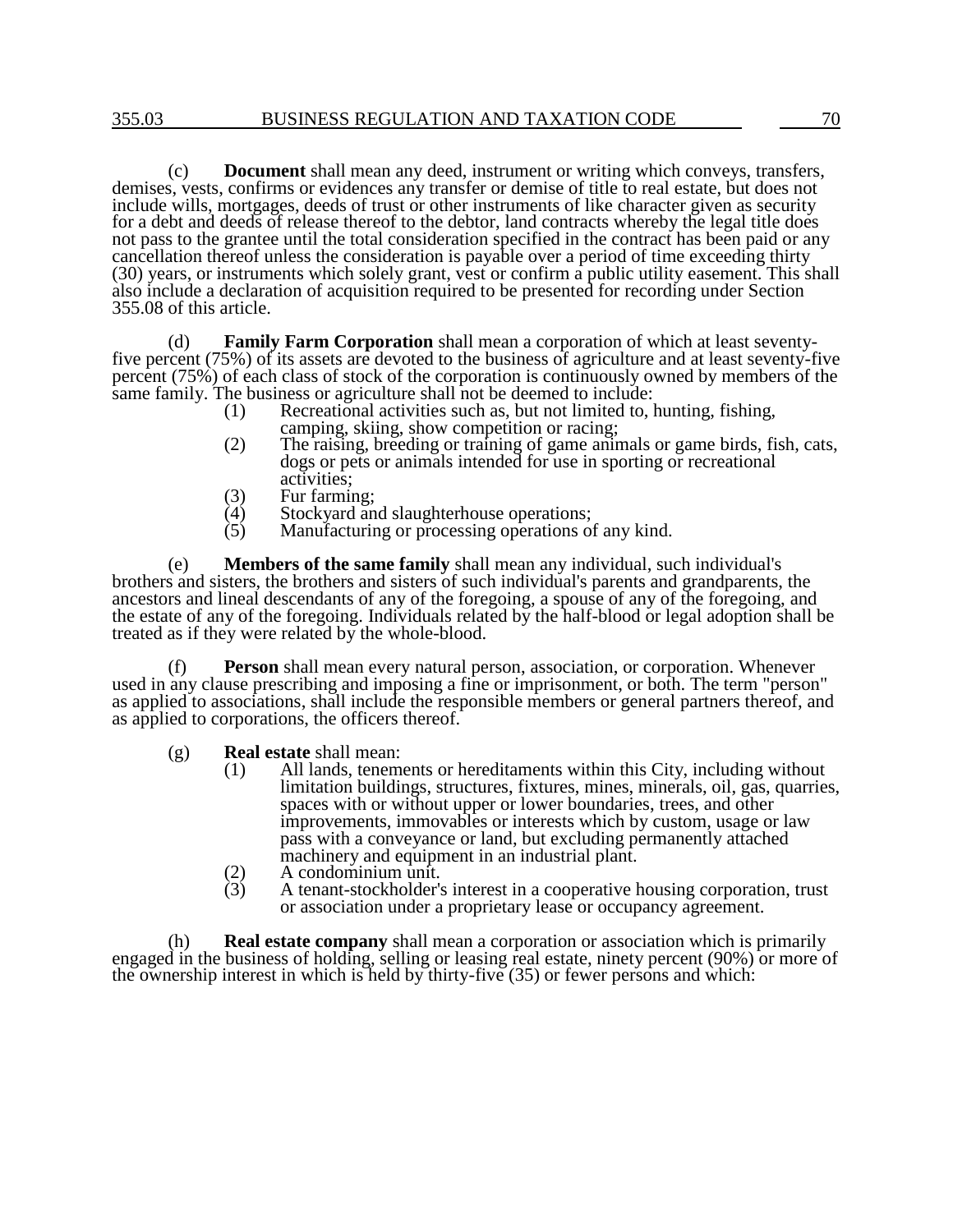| 71  | <b>Realty Transfer Tax</b>                                                                                                                                                                                                                                                                                                                                                                                                                                                                                                                                                                                                                                                                                                                                                                                                                                                                                   | 355.03 |
|-----|--------------------------------------------------------------------------------------------------------------------------------------------------------------------------------------------------------------------------------------------------------------------------------------------------------------------------------------------------------------------------------------------------------------------------------------------------------------------------------------------------------------------------------------------------------------------------------------------------------------------------------------------------------------------------------------------------------------------------------------------------------------------------------------------------------------------------------------------------------------------------------------------------------------|--------|
|     | (1)<br>Derives sixty percent $(60\%)$ or more of its annual gross receipts from the<br>ownership or disposition of real estate; or<br>Holds real estate, the value of which comprises ninety percent (90%) or<br>(2)<br>more of the value of its entire tangible asset holdings exclusive of tangible<br>assets which are freely transferrable and actively traded on an established<br>market.                                                                                                                                                                                                                                                                                                                                                                                                                                                                                                              |        |
| (i) | <b>Title to real estate shall mean:</b><br>Any interest in real estate which endures for a period of time, the<br>(1)<br>termination of which is not fixed or ascertained by a specific number of<br>years, including without limitation an estate in fee simple, life estate, or<br>perpetual leasehold; or<br>(2)<br>Any interest in real estate enduring for a fixed period of years but which,<br>either by reason of the length of the term or the grant of a right to extend<br>the term by renewal or otherwise, consists of a group of rights<br>approximating those of an estate in fee simple, life estate or perpetual<br>leasehold, including without limitation a leasehold interest or possessory<br>interest under a lease or occupancy agreement for a term of thirty (30)<br>years or more or a leasehold interest or possessory interest in real estate in<br>which the lessee has equity. |        |
| (1) | <b>Transaction</b> shall mean the making, executing, delivering, accepting, or<br>presenting for recording of a document.                                                                                                                                                                                                                                                                                                                                                                                                                                                                                                                                                                                                                                                                                                                                                                                    |        |
| (k) | <b>Value</b> shall mean:                                                                                                                                                                                                                                                                                                                                                                                                                                                                                                                                                                                                                                                                                                                                                                                                                                                                                     |        |

- (1) In the case of any bona fide sale of real estate at arm's length for actual monetary worth, the amount of the actual consideration therefore, paid or to be paid, including liens or other encumbrances thereon existing before the transfer and not removed thereby, whether or not the underlying indebtedness is assumed, and ground rents, or a commensurate part thereof where such liens or other encumbrances and ground rents also encumber or are charged against other real estate: Provided, that where such documents shall set forth a nominal consideration, the "value" thereof shall be determined from the price set forth in or actual consideration for the contract of sale;
- (2) In the case of a gift, sale by execution upon a judgment or upon the foreclosure of a mortgage by a judicial officer, transactions without consideration or for consideration less than the actual monetary worth of the real estate, a taxable lease, an occupancy agreement, a leasehold or possessory interest, any exchange of properties, or the real estate of an acquired company, the actual monetary worth of the real estate determined by adjusting the assessed value of real estate for local real estate tax purposes for the common level ratio factor developed by the Pennsylvania Department of Revenue for Pennsylvania realty transfer tax base calculations;
- (3) In the case of an easement or other interest in real estate, the value of which is not determinable under clause  $(1)$  or  $(2)$ , the actual monetary worth of such interest; or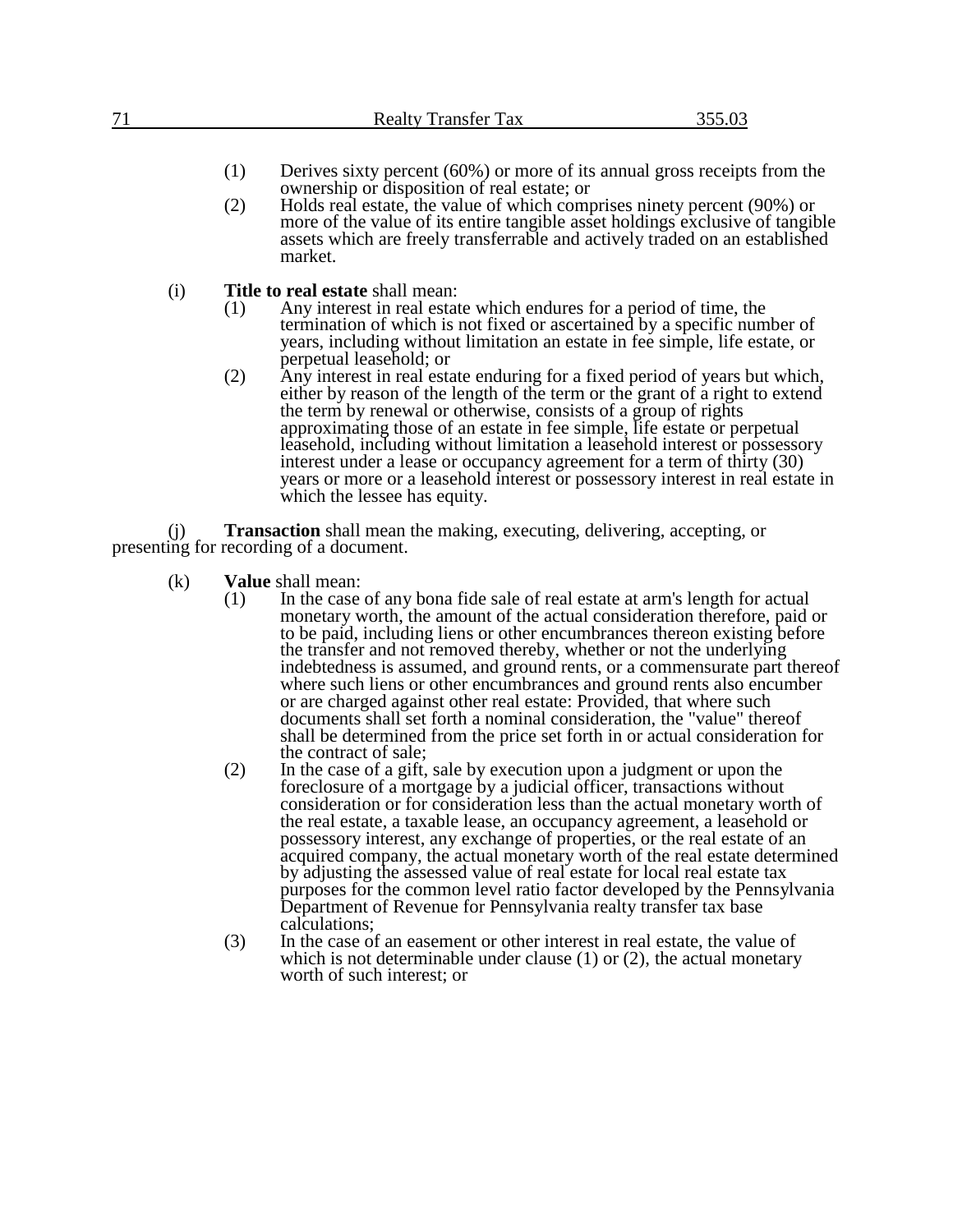(4) The actual consideration for or actual monetary worth of any executory agreement for the construction of buildings, structures or other permanent improvements to real estate between the grantor and other persons existing before the transfer and not removed thereby or between the grantor, the agent or principal of the grantor of a related corporation, association or partnership and the grantee existing before or effective with the transfer. (Ord. 1-2016. Passed 2-16-16.)

# 355.04 IMPOSITION OF TAX; INTEREST.<br>(a) Every person who makes, executes, dela

Every person who makes, executes, delivers, accepts, presents for recording any document or in whose behalf any document is made, executed, delivered, accepted or presented for recording, shall be subject to pay for and in respect to the transaction or any part thereof, a tax at the rate of one percent (1%) of the value of the real estate represented by such document, which tax shall be payable at the earlier of the time the document is presented for recording or within thirty (30) days of acceptance of such document or within thirty (30) days of becoming an acquired company.

(b) The payment of the tax imposed herein shall be evidence by the affixing of an official stamp or writing by the Recorder of Deeds whereon the date of the payment of the tax, amount of the tax and the signature of the collecting agent shall be set forth.

(c) It is the intent of this article that the entire burden of the tax imposed herein on a person or transfer shall not exceed the limitations prescribed in The Local Tax Enabling Act, Act of December 31, 1965, P.L. 1257, 53 P.S. §6901 et seq., so that if any other political subdivision shall impose or hereafter shall impose such tax on the same person or transfer then the tax levied by the City under the authority of that Act shall during the time such duplication of the tax exists, except as hereinafter otherwise provided, be one-half  $(\frac{1}{2})$  of the rate and such one-half  $(\frac{1}{2})$  rate shall become effective without any action on the part of the City provided, however, that the City and any other political subdivision which impose such tax on the same person or transfer may agree that, instead of limiting their respective rates to one-half (½) of the rate herein provided, they will impose respectively different rates, the total of which shall not exceed the maximum rate permitted under "The Local Tax Enabling Act."

(d) If for any reason the tax is not paid when due, interest at the rate in effect at the time the tax is due, shall be added and collected. (Ord. 1-2016. Passed 2-16-16.)

### 355.05 EXEMPT PARTIES.

The United States, the Commonwealth, or any of their instrumentalities, agencies or political subdivisions shall be exempt from payment or the tax imposed by this article. The exemption of such governmental bodies shall not, however, relieve any other party to a transaction from liability for the tax. (Ord. 1-2016. Passed 2-16-16.)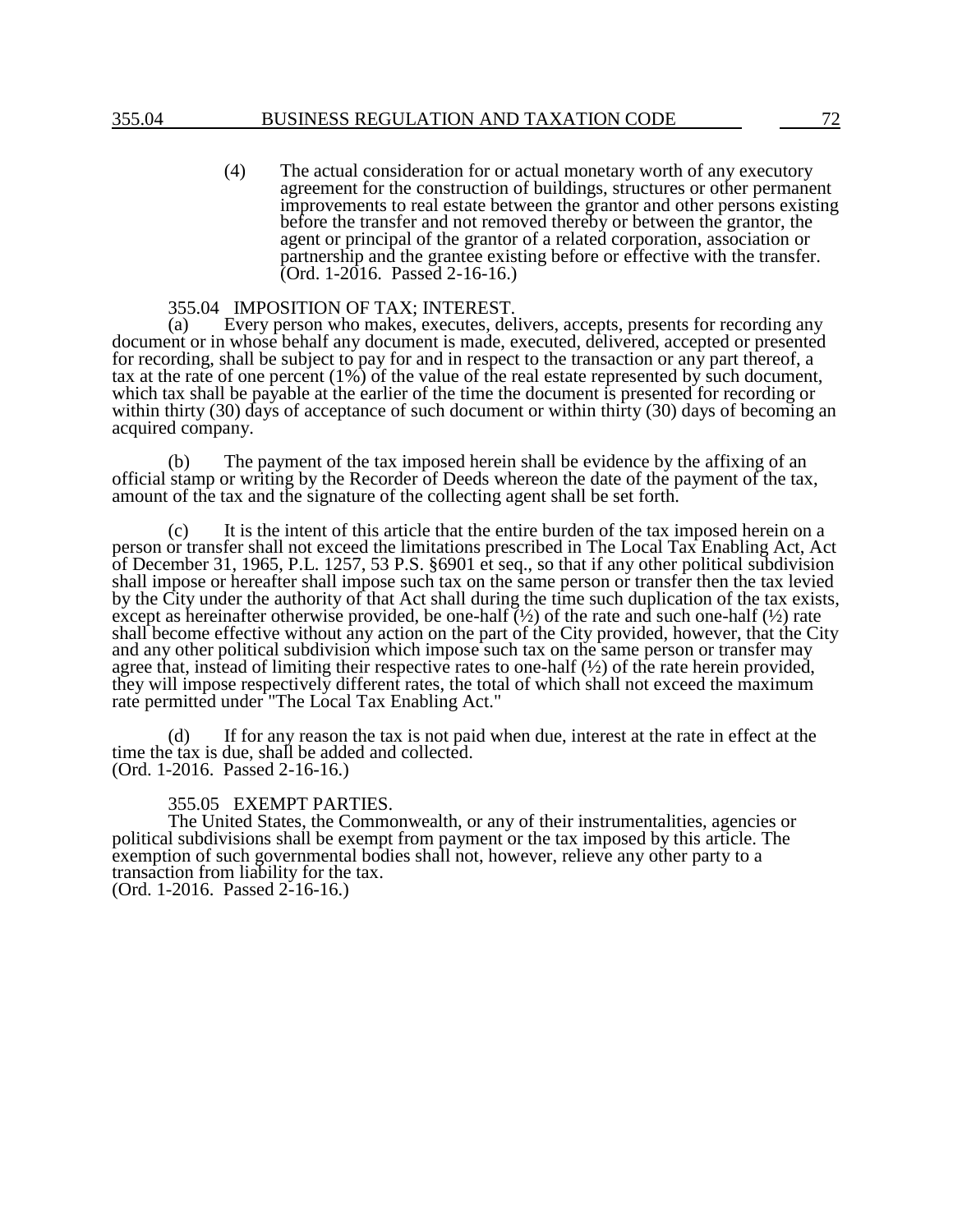### 355.06 EXCLUDED TRANSACTIONS.

The tax imposed by Section 355.04 shall not be imposed upon:

- (a) A transfer to the Commonwealth, or to any of its instrumentalities, agencies or political subdivisions, by gift, dedication or deed in lieu of condemnation or deed of confirmation in connection with condemnation proceedings, or a reconveyance by the condemning body of the property condemned to the owner of record at the time of condemnation which reconveyance may include property fine adjustments provided said reconveyance is made within one (1) year from the date of condemnation.
- (b) A document which the City is prohibited from taxing under the Constitution or statutes of the United States.
- (c) A conveyance to a municipality, township, school district or county pursuant to acquisition by the municipality, township, school district or county of a tax delinquent property at sheriff sale or tax claim bureau sale.
- (d) A transfer for no or nominal actual consideration which corrects or confirms a transfer previously recorded, but which does not extend or limit existing record legal title or interest.
- (e) A transfer of division in kind for no or nominal actual consideration of property passed by testate or intestate succession and held by cotenants; however, if any of the parties take shares greater in value than their undivided interest, tax is due on the excess.
- (f) A transfer between husband and wife, between persons who were previously husband and wife who have since been divorced, provided the property or interest therein subject to such transfer was acquired by the husband and wife or husband or wife prior to the granting of the final decree in divorce, between parent and child or the spouse of a brother or sister and brother or sister or the spouse of a brother or sister, and between a grandparent and grandchild or the spouse of such grandchild, except that a subsequent transfer by the grantee within one (1) year shall be subject to tax as if the grantor were making such transfer.
- (g) A transfer for no or nominal actual consideration of property passing by testate or intestate succession from a personal representative of a decedent to the decedent's devisee or heir.
- (h) A transfer for no or nominal actual consideration to a trustee of an ordinary trust where the transfer of the same property would be exempt if the transfer was made directly from the grantor to all of the possible beneficiaries, whether or not such beneficiaries are contingent or specifically named. No such exemption shall be granted unless the Recorder of Deeds is presented with a copy of the trust instrument that clearly identifies the grantor and all possible beneficiaries.
- (i) A transfer for no or nominal actual consideration from a trustee to a beneficiary or an ordinary trust.
- (j) A transfer for no or nominal actual consideration from trustee to successor trustee.<br>(k) A transfer: A transfer:
	- (1) For no or nominal actual consideration between principal and agent or straw party; or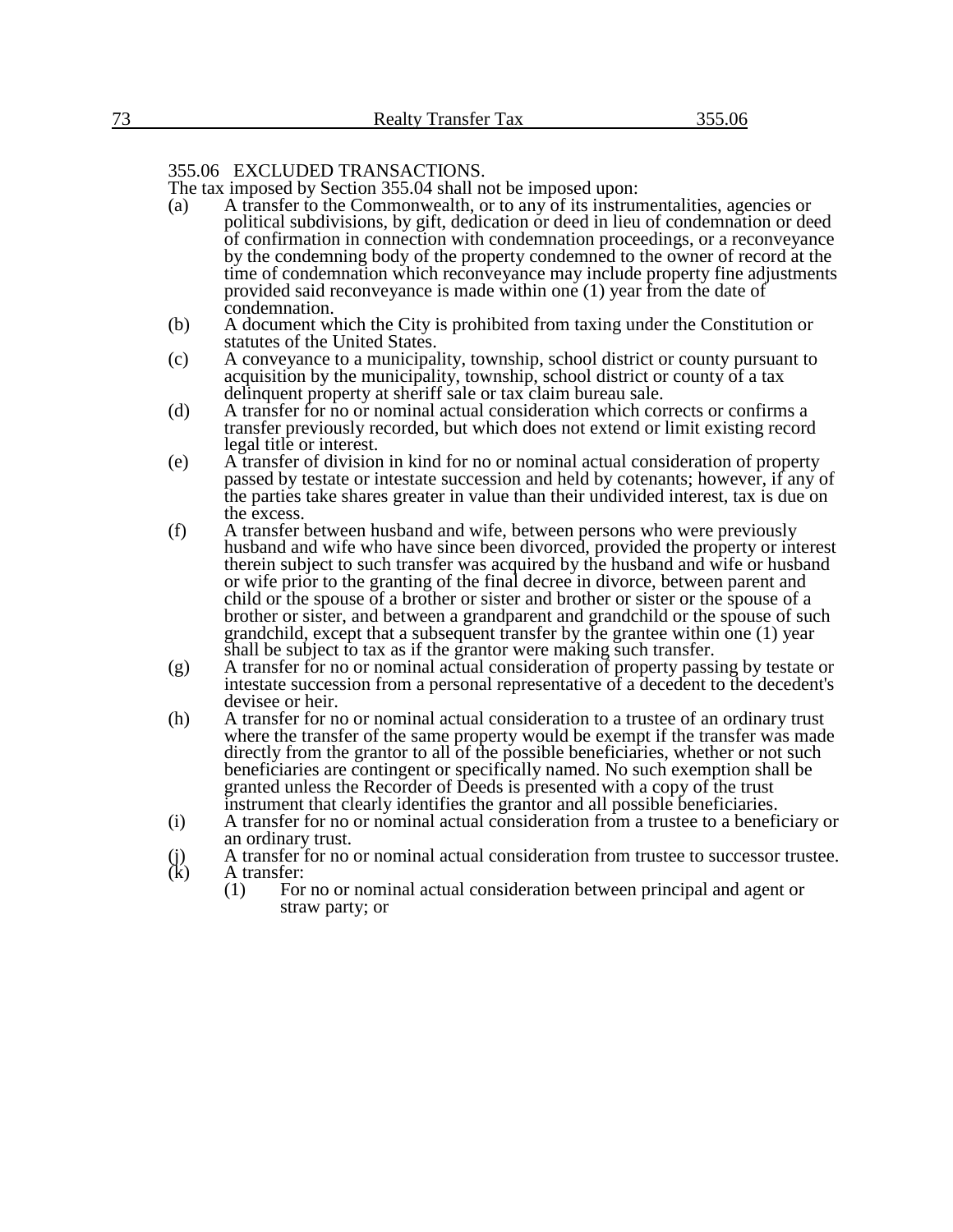### 355.06 BUSINESS REGULATION AND TAXATION CODE 74

- (2) From or to an agent or straw party where, if the agent or straw party were his principal, no tax would be imposed under this article. Where the document by which title is acquired by a grantee or statement of value fails to set forth that the property was acquired by the grantee from, or for the benefit of, his principal, there is a rebuttable presumption that the property is the property of the grantee in his individual capacity if the grantee claims an exemption from taxation under this clause.
- (l) A transfer made pursuant to the statutory merger or consolidation of a corporation or statutory division of a nonprofit corporation, except where the department reasonably determines that the primary intent for such merger, consolidation or division is avoidance of the tax imposed by this article.
- (m) A transfer from a corporation or association of real estate held of record in the name of the corporation or association where the grantee owns stock of the corporation or an interest in the association in the same proportion as his interest in or ownership of the real estate being conveyed and where the stock of the corporation or the interest in the association has been held by the grantee for more than two (2) years.
- (n) A transfer from a nonprofit industrial development agency or authority to a grantee of property conveyed by the grantee to that agency or authority as security for a debt or the grantee or a transfer to a nonprofit industrial development agency or authority.
- (o) A transfer from a nonprofit industrial development agency or authority to a grantee purchasing directly from it, but only if:<br>(1) The grantee shall directly use such real
	- The grantee shall directly use such real estate for the primary purpose of manufacturing, fabricating, compounding, processing, publishing, research and development, transportation, energy conversion, energy production, pollution control, warehousing or agriculture; and
	- (2) The agency or authority has the full ownership interest in the real estate transferred.
- (p) A transfer by a mortgagor to the holder of a bona fide mortgage in default in lieu of a foreclosure or a transfer pursuant to a judicial sale in which the successful bidder is the bona fide holder of a mortgage, unless the holder assigns the bid to another person.
- (q) Any transfer between religious organizations or other bodies or person holding title for a religious organization if such real estate is not being or has not been used by such transferor for commercial purposes.
- (r) A transfer to a conservancy which possesses a tax exempt status pursuant to Section  $501(c)(3)$  of the Internal Revenue code of  $1954$ ,  $(68A Stat. 3, 26 U.S.C.$ §501(c)(3) and which has as its primary purpose preservation of land for historic, recreational, scenic, agricultural or open space opportunities.
- (s) A transfer of real estate devoted to the business of agriculture to a family farm corporation by a member of the same family which directly owns at least seventyfive percent (75%) of each class of the stock thereof.
- (t) A transfer between members of the same family of an ownership interest in a real estate company or family farm corporation.
- (u) A transaction wherein the tax due is one dollar (\$1.00) or less.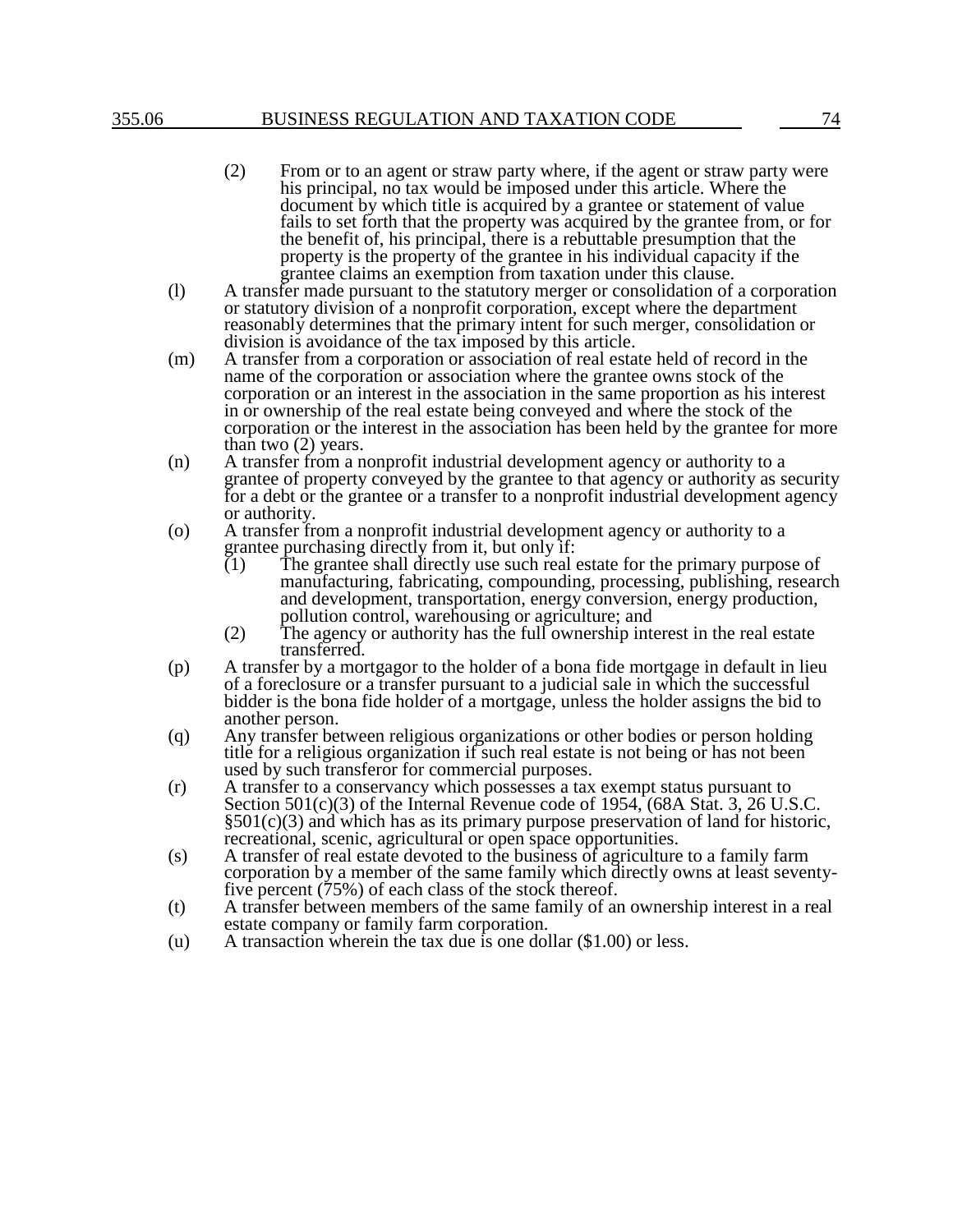(v) Leases for the production or extraction of coal, oil, natural gas or minerals and assignments thereof. In order to exercise any exclusion provided in this section, the true, full and complete value of the transfer shall be shown on the statement of value. A copy of the Pennsylvania Realty Transfer Tax Statement of Value may be submitted for this purpose. For leases of coal, oil, natural gas or minerals, the statement of value may be limited to an explanation of the reason such document is not subject to tax under this article. (Ord. 1-2016. Passed 2-16-16.)

#### 355.07 DOCUMENTS RELATING TO ASSOCIATIONS OR CORPORATIONS AND MEMBERS, PARTNERS, STOCKHOLDERS OR SHAREHOLDERS THEREOF.

Except as otherwise provided in Section 355.06, documents which make, confirm or evidence any transfer or demise of title to real estate between associations or corporations and the members, partners, shareholders or stockholders thereof are fully taxable. For the purpose of this article, corporations and associations are entities separate from their members, partners, stockholders or shareholders. (Ord. 1-2016. Passed 2-16-16.)

#### 355.08 ACQUIRED COMPANY.

(a) A real estate company is an acquired company upon a change in the ownership interest in the company, however effected, if the change does not affect the continuity of the company; and of itself or together with prior changes has the effect of transferring, directly or indirectly, ninety percent (90%) or more of the total ownership interest in the company within a period of three (3) years.

(b) With respect to real estate acquired after February 16, 1986, a family farm corporation is an acquired company when, because of voluntary or involuntary dissolution, it ceases to be a family farm corporation or when, or because of issuance or transfer of stock or because of acquisition or transfer of assets that are devoted to the business of agriculture, it fails to meet the minimum requirements of a family farm corporation under this article.

(c) Within thirty (30) days after becoming an acquired company, the company shall present a declaration of acquisition with the Recorder of each county in which it holds real estate for the affixation of documentary stamps and recording. Such declaration shall set forth the value of real estate holdings of the acquired company in such county. A copy of the Pennsylvania Realty Transfer Tax Declaration of Acquisition may be submitted for this purpose. (Ord. 1- 2016. Passed 2-16-16.)

## 355.09 CREDITS AGAINST TAX.<br>(a) Where there is a transfer of a 1

Where there is a transfer of a residential property by a licensed real estate broker which property was transferred to him within the preceding year as consideration for the purchase of other residential property, a credit for the amount of the tax paid at the time of the transfer to him shall be given to him toward the amount of the tax due upon the transfer.

(b) Where there is a transfer by a builder of residential property which was transferred to the builder within the preceding year as consideration for the purchase of new, previously unoccupied residential property, a credit for the amount of the tax paid at the time of the transfer to the builder shall be given to the builder toward the amount of the tax due upon the transfer.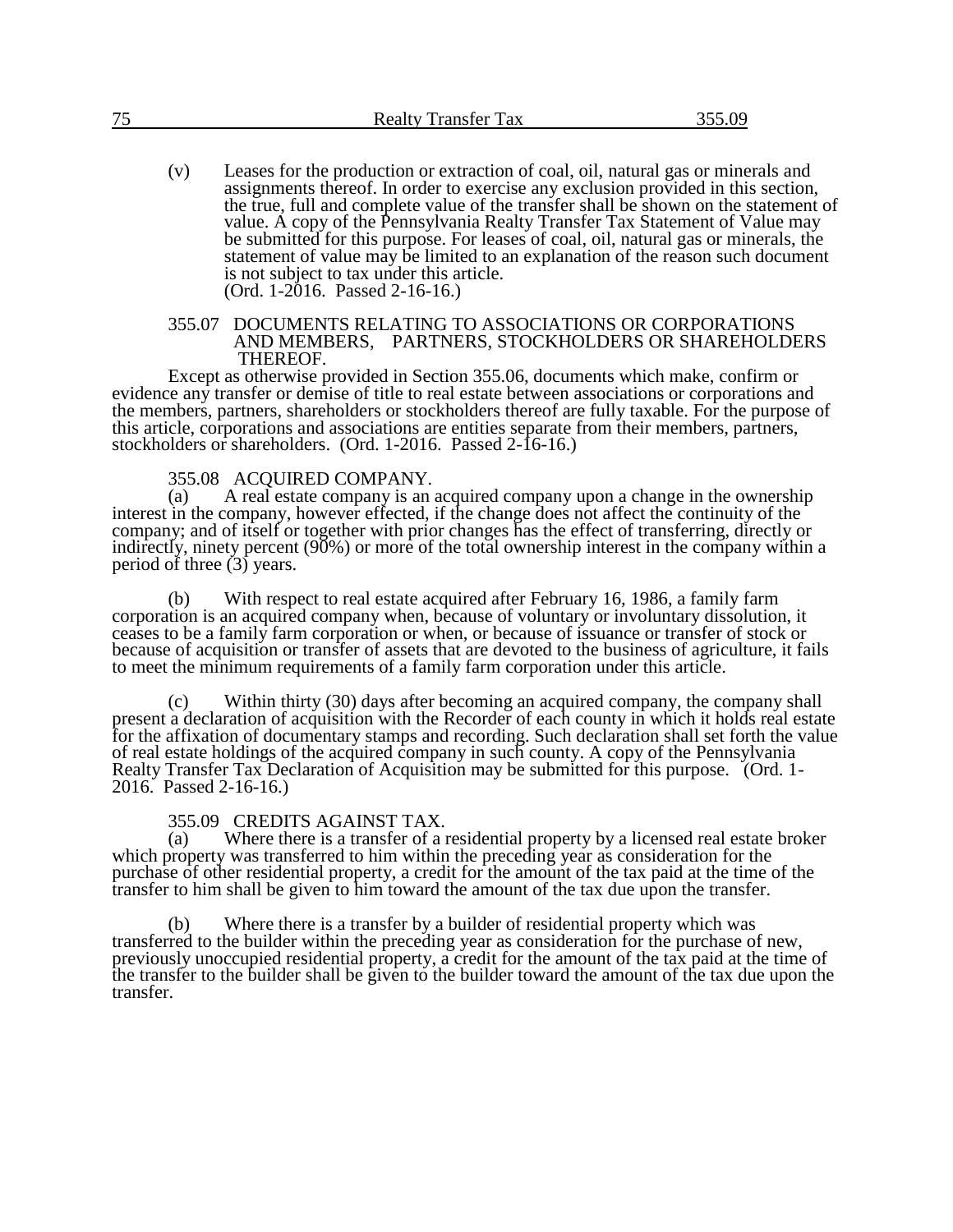(c) Where there is a transfer of real estate which is leased by the grantor, a credit for the amount of tax paid at the time of the lease shall be given the grantor toward the tax due upon the transfer.

(d) Where there is a conveyance by deed of real estate which was previously sold under a land contract by the grantor, a credit for the amount of tax paid at the time of the sale shall be given the grantor toward the tax due upon the deed.

(e) If the tax due upon the transfer is greater than the credit given under this section, the difference shall be paid. If the credit allowed is greater than the amount of tax due, no refund or carryover credit shall be allowed.

(Ord. 1-2016. Passed 2-16-16.)

355.10 EXTENSION OF LEASE.

In determining the term of a lease, it shall be presumed that a right or option to renew or extend a lease will be exercised if the rental charge to the lessee is fixed or if a method for calculating the rental charge is established.

(Ord. 1-2016. Passed 2-16-16.)

355.11 PROCEEDS OF JUDICIAL SALE.

The tax herein imposed shall be fully paid, and have priority out of the proceeds or any judicial sale of real estate before any other obligation, claim, lien, judgment, estate or costs of the sale and of the writ upon which the sale is made except the State Realty Transfer Tax, and the sheriff, or other officer, conducting said sale, shall pay the tax herein imposed out of the first moneys paid to him in connection therewith. If the proceeds of the sale are insufficient to pay the entire tax herein imposed, the purchaser shall be liable for the remaining tax. (Ord. 1-2016. Passed 2-16-16.)

# 355.12 DUTIES OF THE RECORDER OF DEEDS.<br>(a) As provided in 16 P.S. §11011-6, as amended b

As provided in 16 P.S. §11011-6, as amended by Act of July 7, 1983 (P.L. 40, No. 21), the Recorder of Deeds shall be the collection agent for the local Realty Transfer Tax, including any amount payable to the City based on a redetermination of the amount of tax due by the Commonwealth of Pennsylvania of the Pennsylvania Realty Transfer Tax, without compensation from the City.

(b) In order to ascertain the amount of taxes due when the property is located in more than one political subdivision, the Recorder of Deeds shall not accept for recording such a deed unless it is accompanied by a statement of value showing what taxes are due each municipality.

(c) On or before the tenth of each month, the Recorder of Deeds shall pay over to the City all local Realty Transfer Taxes collected, less two percent (2%) for use of the County, by the Commonwealth of Pennsylvania in reporting collections of the Pennsylvania Realty Transfer Tax. The two (2%) percent commission shall be paid to the County.

(d) Upon a redetermination of the amount of Realty Transfer Tax due by the Commonwealth of Pennsylvania, the Recorder of Deeds shall rerecord the deed or record the additional Realty Transfer Tax form only when both the State and local amounts and a rerecording or recording fee has been tendered. (Ord. 1-2016. Passed 2-16-16.)